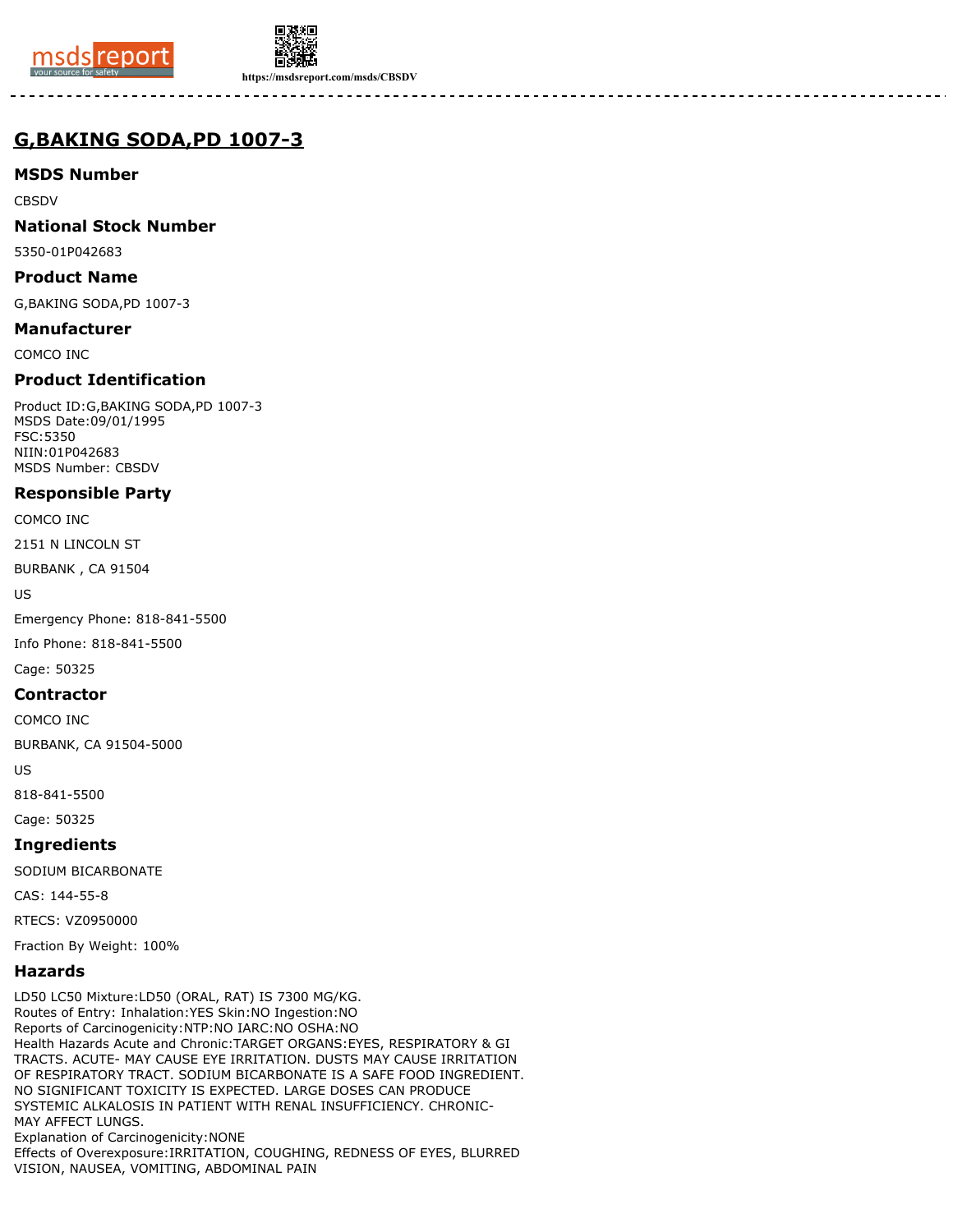



Medical Cond Aggravated by Exposure:PERSONS WITH PRE-EXISTING EYE PROBLEMS OR IMPAIRED RESPIRATORY FUNCTION MAY BE MORE SUSCEPTIBLE TO THE EFFECTS OF THE SUBSTANCE.

### **First Aid**

First Aid:GET MEDICAL HELP IF NEEDED. EYES:FLUSH WITH WATER FOR AT LEAST 15 MINUTES. HOLD EYELIDS OPEN. SKIN:FLUSH WITH PLENTY OF WATER. INHALED:REMOVE TO FRESH AIR. PROVIDE CPR/OXYGEN IF NECESSARY. ORAL:IF CON SCIOUS, DRINK PLENTY OF WATER. DO NOT INDUCE VOMITING. TREATMENT FOLLOWS STANDARD PROTOCOLS AND IS OTHERWISE SYSTOMATIC AND SUPPORTIVE. LARGE DOSES MAY PRODUCE SYSTEMIC ALKALOSIS & EDEMA.

## **Fire Fighting**

Flash Point:NONE

Extinguishing Media:WATER SPRAY, CARBON DIOXIDE, FOAM OR DRY CHEMICAL FOR SURROUNDING FIRE. USE WATER SPRAY TO COOL FIRE EXPOSED CONTAINERS.

Fire Fighting Procedures:WEAR PROTECTIVE CLOTHING AND NIOSH-APPROVED SELF-CONTAINED BREATHING APPARATUS. CARBON DIOXIDE MAY BE GENERATED WHICH IS AN ASPHYXIANT.

Unusual Fire/Explosion Hazard:NONE

#### **Accidental Release**

Spill Release Procedures:SCOOP UP MATERIAL AS MUCH AS POSSIBLE FOR SALVAGE OR DISPOSAL. WASH AWAY RESIDUE WITH WATER. VENTILATE AREA. USE RESPIRATOR IF NEEDED. Neutralizing Agent:ACID

#### **Handling**

Handling and Storage Precautions:STORE IN DRY PLACE. KEEP CONTAINER TIGHTLY CLOSED AWAY FROM ACIDS. KEEP OUT OF REACH OF CHILDREN. Other Precautions:AVOID BREATHING DUST. DO NOT GET IN EYE. WASH THOROUGHLY AFTER HANDLING AND BEFORE EATING OR DRINKING. USE WITH ADEQUATE VENTILATION.

#### **Exposure Controls**

Respiratory Protection:NONE NORMALLY REQUIRED. IF WORKPLACE EXPOSURE LIMIT IS EXCEEDED (DUST TLV OF 10 MG/M3), A NIOSH-APPROVED DUST RESPIRATOR OR AIR SUPPLIED RESPIRATOR IS ADVISED. Ventilation:USE ADEQUATE GENERAL OR LOCAL EXHAUST VENTILATION TO KEEP FUME OR DUST LEVELS AS LOW AS POSSIBLE. Protective Gloves:PLASTIC GLOVE RECOMMENDED Eye Protection:GOGGLES WHEN HANDLING BULK/DUSTY PLACES Other Protective Equipment:EYE WASH STATION, NORMAL WORK CLOTHING Work Hygienic Practices:OBSERVE GOOD INDUSTRIAL HYGIENE PRACTICES AND RECOMMENDED PROCEDURES. Supplemental Safety and Health

## **Chemical Properties**

HCC:N1 NRC/State Lic Num:NOT RELEVANT Boiling Pt:B.P. Text:DECOMPOSES Melt/Freeze Pt:M.P/F.P Text:518F,270C Decomp Temp:Decomp Text:228F,109C Spec Gravity:2.20 pH:BASIC Viscosity:NOT RELEVANT Evaporation Rate & Reference:NOT RELEVANT Solubility in Water:9.6% @ 68F (20C) Appearance and Odor:WHITE CRYSTALLINE POWDER - ODORLESS

## **Stability**

Stability Indicator/Materials to Avoid:YES ACIDS Stability Condition to Avoid:TEMPERATURES ABOVE 228F, MOISTURE Hazardous Decomposition Products:CARBON DIOXIDE